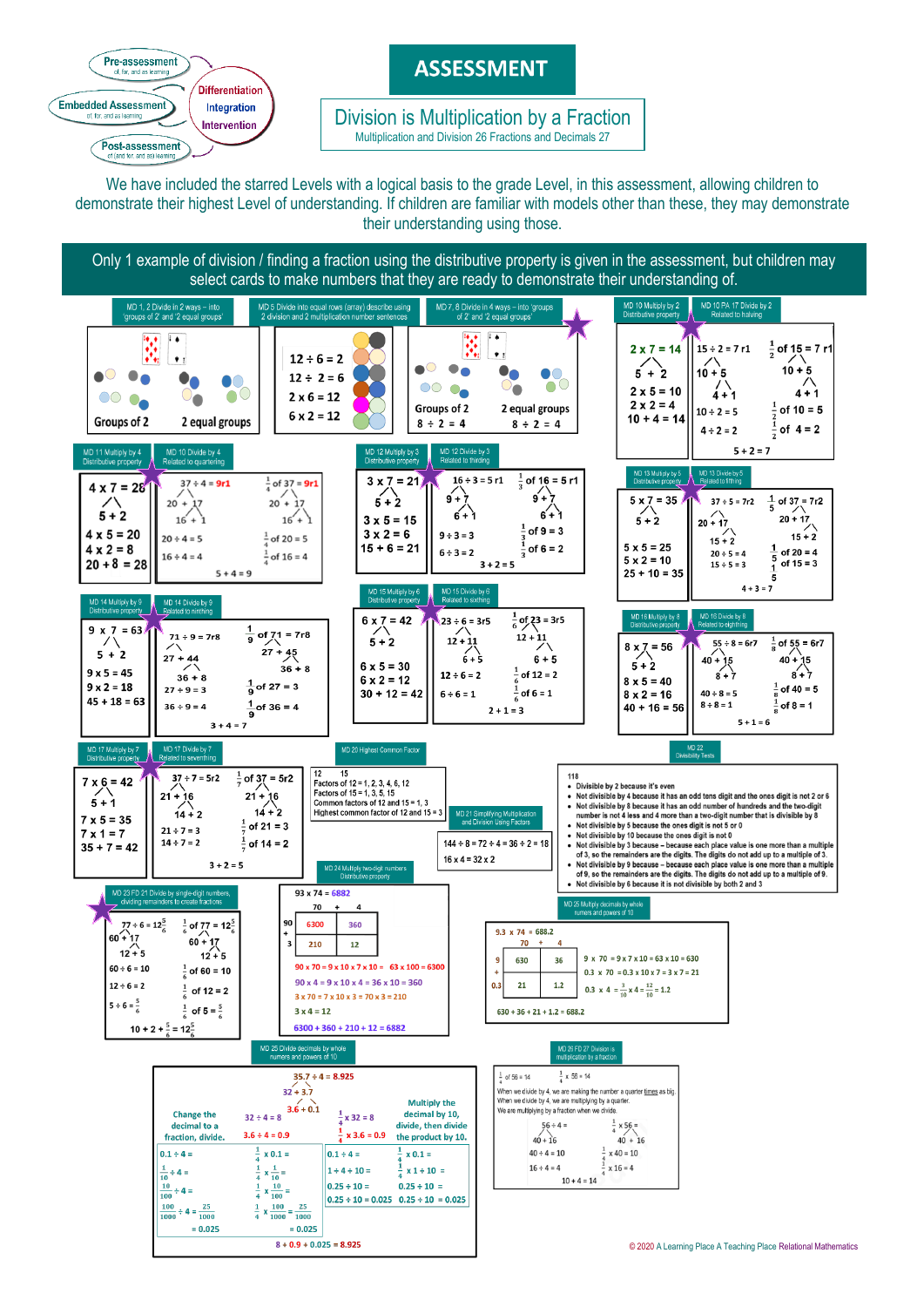## **PRE - ASSESSMENT**

Select the Level that allows you to demonstrate your highest understanding. If you are unable to multiply and divide using these strategies, you may use your own strategy.



#### **Divide and Find a Fraction of a Number, Dividing the Remainder to Create a Fraction**

- 1. Select cards to make a number to divide and a number to divide by.
- 2. Record the number sentence.
- 3. Divide using the distributive property and find a fraction of the number.
- 4. Divide the remainder to create a fraction.

| $77 \div 6 = 12^5$<br>$60 + 17$<br>$\sqrt{12+5}$ | $\frac{1}{6}$ of 77 = 12 $\frac{5}{6}$<br>$60 + 17$<br>$12 + 5$ |
|--------------------------------------------------|-----------------------------------------------------------------|
| $60 \div 6 = 10$                                 | $\frac{1}{7}$ of 60 = 10                                        |
| $12 \div 6 = 2$                                  | $\frac{1}{2}$ of 12 = 2                                         |
| $5 \div 6 = \frac{5}{7}$                         | $\frac{1}{6}$<br>of $5 = \frac{5}{7}$                           |
| $10 + 2 + \frac{5}{6} = 12\frac{5}{6}$           |                                                                 |

 $3 + 2 = 5$